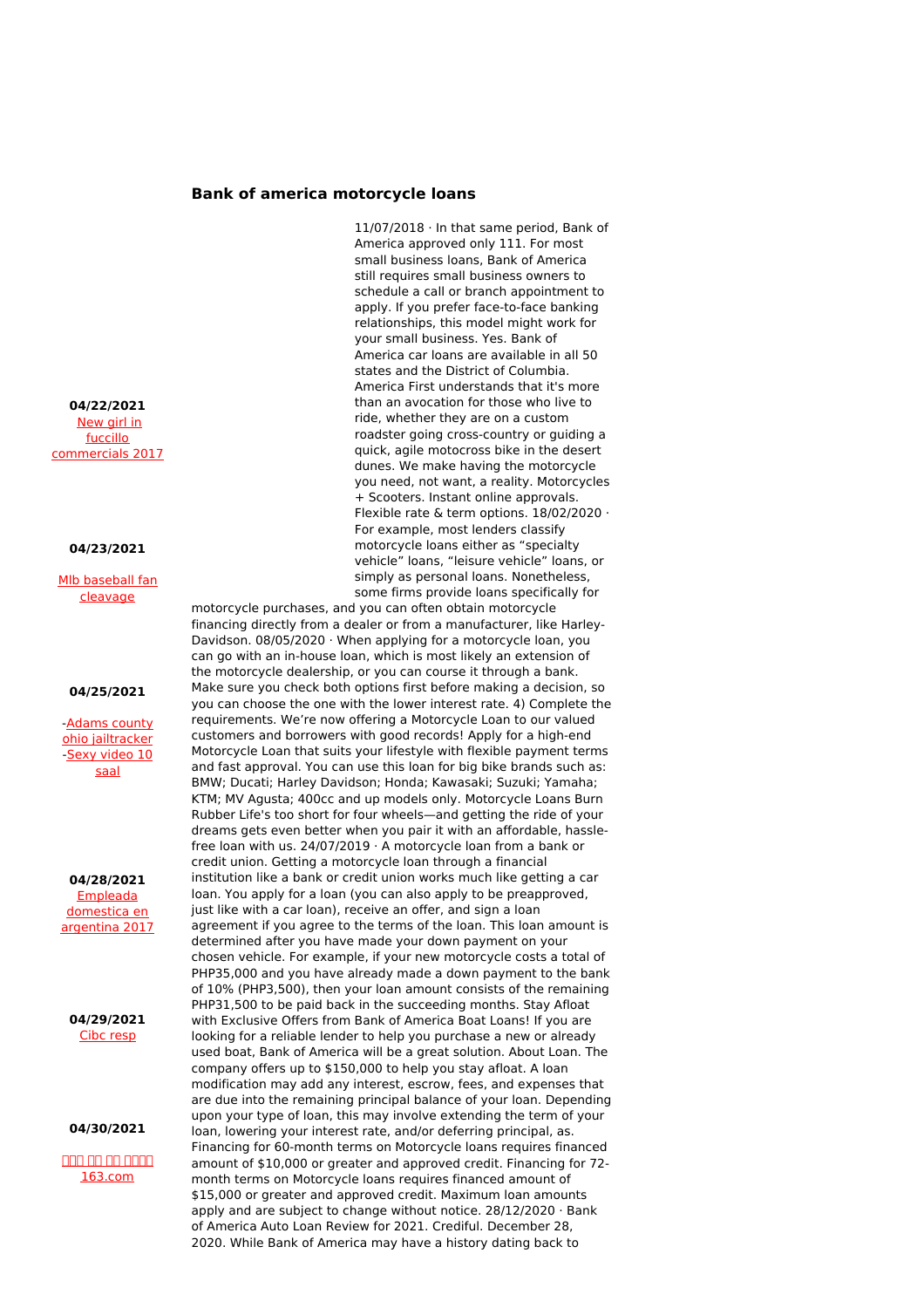## **05/01/2021**

[Ummayum](http://bajbe.pl/V5) makanum kali 1904, its auto loan application experience is refreshingly modern. With the ability to apply for an auto loan online and even receive approval in just 60 seconds, a loan through Bank of America is an appealing option. Bank of America Small business loans offers small business loans with terms ranging from 12 to 60 months. Having the option of longer terms allows borrowers to take on larger loan amounts while keeping monthly payments more affordable. However, the longer the term of your loan. No prepayment penalties. Simple loan application. Low fixed rates. A variety of terms available. 0.25% rate reduction for qualified customers1. 0.25% rate reduction when payments are automatically made from a Flagstar bank deposit account2. Find a branch. We look forward to helping you with your motorcycle financing. 15/07/2020 · If you're looking for a motorcycle, you could be spending anywhere from \$1,500 to \$55,000 or more. They can cost as much as a car and roughly involve the same process to buy. However, a motorcycle loan might be more difficult to find and could be more expensive with generally higher starting rates, around 5% APR. Don't be worried though. 29/03/2019 · However, if you can't get a motorcycle loan from a bank and you can't finance with a dealer, this may be your best bet. You can find third-party lenders online by searching for key terms like "bad credit" or "no credit." However, because motorcycle loans are relatively niche, you may have some trouble finding a lender that offers them. Ad99% Match on loans with bank. Start searching with Visymo.com.Unlimited Access · Privacy Friendly · 100% Secure · Always Facts 08/10/2020 · Bank of America (BoA) is muscling into the payday loan business, minus the sky-high fees, as the pandemic continues to upend the financial landscape, according to. AdSearch Faster, Better & Smarter Here! Find loans with bank of america.The Complete Overview · Trusted by Millions · 100+ Million Visitors Ad . 0.08%(1.78%)60 0000 000 · 000000 · 0000030000000150 · 000000 24/11/2020 · Bank of America will not finance vehicles that are: Older than 10 years; Have more than 125,000 miles; Valued at less than \$6,000; Used for commercial or business purposes; Salvaged, rebuilt or have branded titles; Motorcycles, recreational vehicles, boats or aircraft; Independent dealers outside of BofA's network aren't eligible for financing. 05/10/2009 · BPI Motorcycle Loan (aka. Ride your dream) Hi just want to share my experience with BPI motorcycle loan. Sa website nila nklagay na 10% downpayment and atleast 10,000 gross pay ka per month including other source of income. So I inquire for a honda cbr150. Royal Bank of Canada in \$5.4 Billion U.S. Purchase. Investment Bank Costs Soar to 7-Year High, Led by JP Mogran. Bank of America, Suntrust Home Mortgage Rate Deals Yesterday Jan 21, 2015. Deutsche Bank AG (USA) Update The Price Target. October 25, 2020 • Auto. Are you thinking about applying for the Bank of America auto loan? While BofA does not disclose the minimum recommended credit score for an auto loan, it is believed to be around 580. Of course, it goes without saying, that the higher your credit score, the more likely you are to get approved and the better rate you. 14/07/2021 · For now, Bank of America's average loan book was up 0.02% during the second quarter compared with the prior period, and down 12% from the year-ago period. Its deposits were up 14% to. If you are a participant in a State Address Confidentiality Program, please call Bank of America Auto Loans Customer Service at 844-892-6002 before submitting a request for financing. We will request verification of Program participation and related information at that time. 25/05/2021 · It offers low interest rates and allows you to borrow up to 125% of the motorcycle's purchase price, allowing you to take out extra money to cover. 25/09/2019 · You can use our motorcycle loan for the purchase of the following brands. Keep in mind that the brands below are subject to a minimum of 30% downpayment and maximum 36 months term. Brands. Acceptable models and price range. Minimum. 18/11/2019 · Additionally, those with poor credit may not qualify for a large amount, making personal loans best for inexpensive or used motorcycles. 7. CashUSA.com. START NOW ». Loans from \$500 to \$10,000. Receive a loan decision in minutes. Get funds directly to your bank account. Use the loan. 27/09/2019 · As the name suggests, a motorcycle loan is a loan that you take out specifically to purchase a motorcycle. While it's possible to pay cash for your motorcycle, it is fairly common to get. AdGet bank of america loans. Get Instant Quality Results Now!Get More Related Info · Find Related Results Now Flexible terms up to 72 months for motorcycles; Great, low rates; Easy, fast approvals; Convenient payments options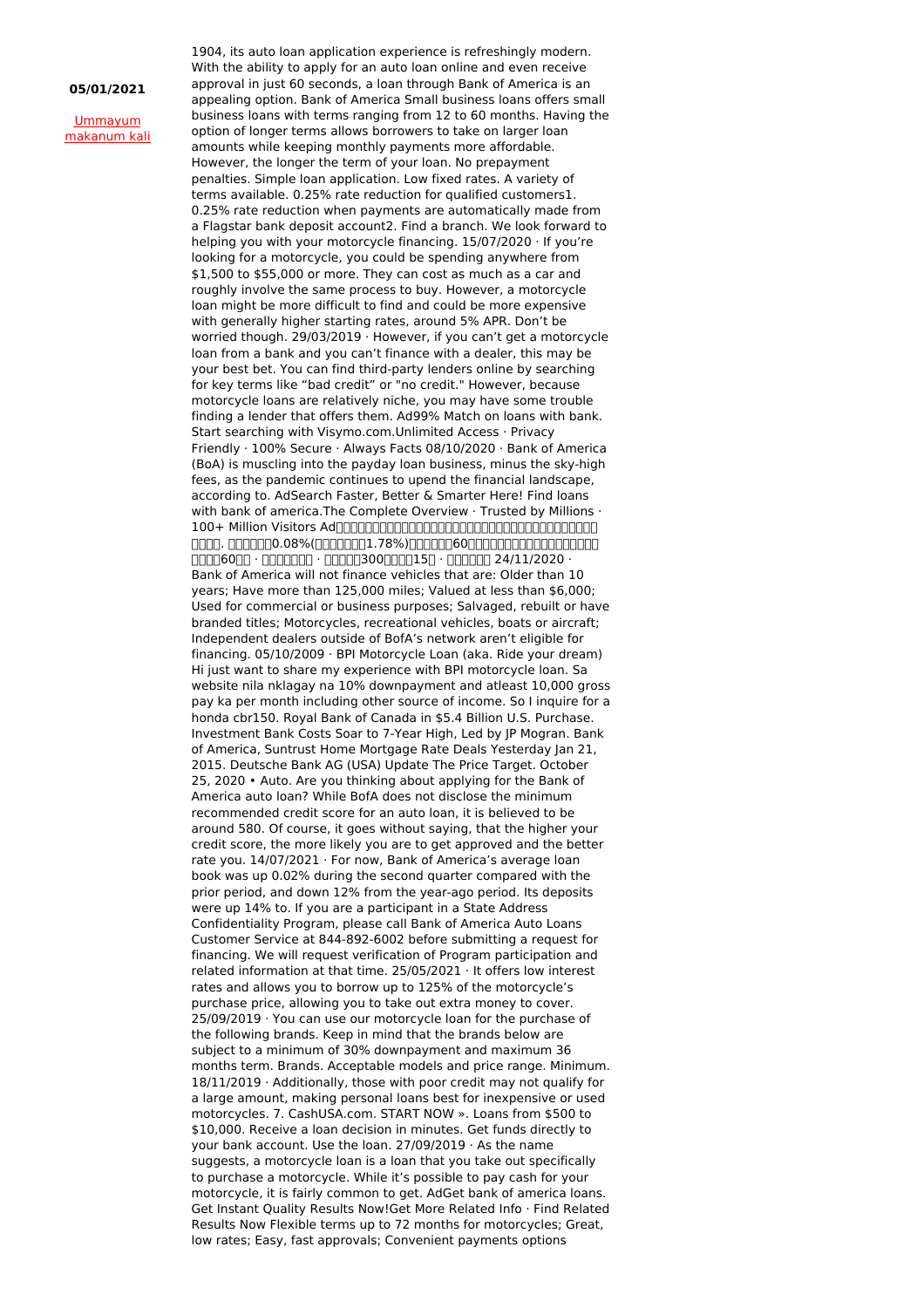through Online Banking and payroll deduction; No pre-payment penalties; Refinancing options are available! VIEW RATES.  $17/05/2021 \cdot A$  motorcycle can be a great way to get out on the open road, but many cost more than you could reasonably afford out-ofpocket. If this is the case, then a motorcycle loan can be helpful. While not every car loan lender covers motorcycles, it can be helpful to browse your loan options to see what kind of terms you can get when you apply. Bank of America car loans are available in all 50 states and the District of Columbia.You can apply for your auto loan online in just a few minutes. There's no fee to apply and most decisions are available in about 60 seconds. In cases where applications require a more detailed review, we'll send you an email when the decision is ready. "Make motorcycle financing a breeze with a motorcycle loan or financing from SunTrust through our national online lending division, LightStream. Used car (dealer): Example: A 5-year, fixed-rate used car loan for \$25,000 would have 60 monthly payments of \$445each, at an annual percentage rate (APR) of 2.59%. Refinance: Example: A 5-year, fixed-rate refinance loan for \$23,000 would have 60 monthly payments of \$418each, at an annual percentage rate (APR) of 3.39%. 1st shift (United States of America) Hours Per Week: 40. Weekly Schedule: Referral Bonus Amount: 0. Job Description: Job Description Summary. Timely manage and resolve customer initiated requests relating to Paycheck Protection loans, Retail Auto, RV, Marine, Motorcycle and Aircraft installment loans. 22/08/2021 · Get the low rates, low payments and flexible terms you deserve with a new or used motorcycle loan from Mountain America. Our motorcycle loans are perfect for cruiser, sport, touring and dual-purpose motorcycles. Refinancing options are also available to help you lower the rate or payment. Features of our new and used motorcycle loans: Fixed motorcycle loan rates as low as 5.24% APR; Loan. Ideal for purchasing a bike or refinancing your loan. The wind against your face on the open road feels much better when you're financing your motorcycle through American Eagle FCU. Terms up to 60 months on new motorcycles. Terms up to 48 months on used motorcycles. Get a 0.25% rate discount when you make automatic payments from your American. Here are the steps that we recommend you take before availing of CitySavings' motorcycle loan Step 1: Get a quote from the CitySavings motorcycle Sales Team. Choose your desired motorcycle - brand and model. Canvas selling price of your desired motorcycle. Choose your preferred down payment amount in accordance with our product feature. Starting a new loan is a very big decision. Comparing interest rates and deciding if monthly payments are affordable can make your head spin, but there are valuable resources that can help. A personal loan calculator is a (usually) free too. A checking account is the most basic personal finance tool. It's a place to keep your money safe and track how much you spend it. If you're watching your pennies and sticking to a budget, it doesn't make sense to pay for the privilege of ke. Visiting the local branch of a bank is a regular activity for millions of people, but have you ever stopped to think about what a bank actually does? Banks provide a variety of services. Beyond simple checking and savings accounts, banks ca. Are you trying to get your business up and running, but funds are short? Or maybe you want to expand your current business but don't have the capital to do so. A commercial loan could be the answer to your situation. It's always wise to be. Most individuals and businesses today have some type of banking account. Having a trusted financial service provider is important as it is a safe place to hold and withdraw earned income. There are other financial services that banks provid. To most people, the process of opening a bank account can be intimidating and tiresome. However, this doesn't have to be the case, especially if you are aware of the basic banking requirements and formalities. With advancement in technology. Purchasing a home is the arguably the biggest financial investment you'll ever make. You will be paying off the loan for years, so it's vital to get the best rate possible with a reputable lender to possibly save you thousands of dollars. T. Bank of America does not currently offer unsecured personal loans. Our review offers alternative options for personal loans, including other online lenders. We believe everyone should be able to make financial decisions with confidence. And. Whether you have just inherited money, are starting up a new business, have received a job promotion, have recently had a TEEN or any other major life change, you may want to consider opening one or multiple bank accounts. Before doing so. Debt can be scary, but it's also a fact of life when you run your own business. Small loans provide the capital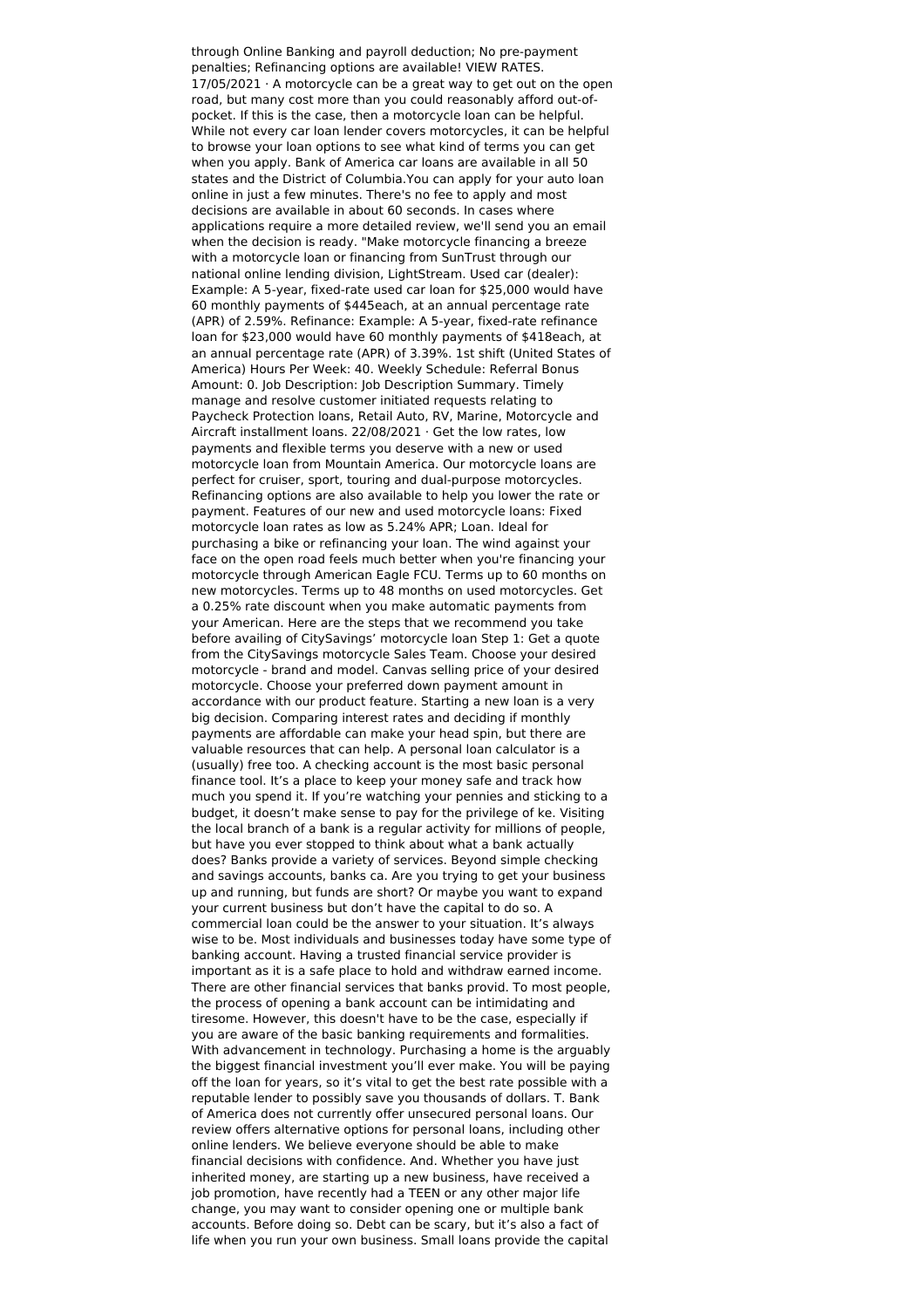that new businesses need to invest in their own success. Figuring out which loans are best, however, isn't always easy. Fortunat. Finance A Motorcycle Refinance a **Motorcycle Loan** Our Rates Can Help You Save Whether you're looking to buy a motorcycle, a scooter or a dirt bike, we can help you get a payment you can afford — so you can keep more money in your pocket and enjoy your ride even more. Get rates as low as 5.49% APR Auto **loan** preferred interest rate discount of 0.25% to 0.50% is based on reward tier and valid only for enrolled Preferred Rewards members or Preferred Rewards for Wealth Management clients at the time of auto **loan** application who obtain a **Bank** of **America** auto purchase or refinance **loan**. Riders Need Quality Insurance, Too. Ensuring you have proper coverage on your **motorcycle** is equally important as having it on your vehicle. Take a look at the options offered by **America** First Financial Solutions. **Bank** of **America** auto **loan** terms range from 12 to 75 months. Our online application allows you to select terms of 48, 60 or 72 months; you can discuss other terms with your **loan** officer after your application is submitted. Financing Offer available only on new 2019 **Harley-Davidson**® Touring **motorcycle** models financed through Eaglemark Savings **Bank** and is subject to credit approval. Not all applicants will qualify as the Annual Percentage Rate (APR) will vary based on the applicant's past credit performance and the term of the **loan**. Getting a **motorcycle loan** from a **bank**, credit union or online lender. When you apply for a **motorcycle loan** through a traditional lender like a credit union or **bank**, you can often apply for preapproval. Just like an auto **loan**, your **motorcycle loan** preapproval will likely include a quote on **loan** terms like an estimated interest rate and the. Auto **loan** preferred interest rate discount of 0.25% to 0.50% is based on reward tier and valid only for enrolled Preferred Rewards members or Preferred Rewards for Wealth Management clients at the time of auto **loan** application who obtain a **Bank** of **America** auto purchase or refinance **loan**. How to get a **motorcycle loan**. Most people apply for financing through the dealership after they pick out the bike they want. A better way: Step 1: Get a **loan** preapproval before you start shopping. Dealerships can raise your APR. But if you get a preapproval offer directly from a lender, you cut out the middleman. **Bank** of **America** customer service information is designed to make your banking experience easy and efficient. Get answers to the most popular FAQs and easily contact us through either a secure email address, a mailing address or our customer service phone numbers. 1st shift (United States of America) Hours Per Week: 40. Weekly Schedule: Referral Bonus Amount: 0. Job Description: Job Description Summary. Timely manage and resolve customer initiated requests relating to Paycheck Protection loans, Retail Auto, RV, Marine, Motorcycle and Aircraft installment loans. 18/02/2020 · For example, most lenders classify motorcycle loans either as "specialty vehicle" loans, "leisure vehicle" loans, or simply as personal loans. Nonetheless, some firms provide loans specifically for motorcycle purchases, and you can often obtain motorcycle financing directly from a dealer or from a manufacturer, like Harley-Davidson. 18/12/2020 · Getting a motorcycle loan from a bank, credit union or online lender. When you apply for a motorcycle loan through a traditional lender like a credit union or bank, you can often apply for preapproval. Just like an auto loan, your motorcycle loan preapproval will likely include a quote on loan terms like an estimated interest rate and the amount you may be able to borrow. AdSearch Faster, Better & Smarter Here! Find loans with bank of america.The Complete Overview · Trusted by Millions · 100+ Million Visitors 28/12/2020 · Bank of America Auto Loan Review for 2021. Crediful. December 28, 2020. While Bank of America may have a history dating back to 1904, its auto loan application experience is refreshingly modern. With the ability to apply for an auto loan online and even receive approval in just 60 seconds, a loan through Bank of America is an appealing option.  $22/08/2021 \cdot$  Get the low rates, low payments and flexible terms you deserve with a new or used motorcycle loan from Mountain America. Our motorcycle loans are perfect for cruiser, sport, touring and dualpurpose motorcycles. Refinancing options are also available to help you lower the rate or payment. Features of our new and used motorcycle loans: Fixed motorcycle loan rates as low as 5.24% APR; Loan. Yes. Bank of America car loans are available in all 50 states and the District of Columbia. 14/07/2021 · For now, Bank of America's average loan book was up 0.02% during the second quarter compared with the prior period, and down 12% from the year-ago period. Its deposits were up 14% to. 05/10/2009 · BPI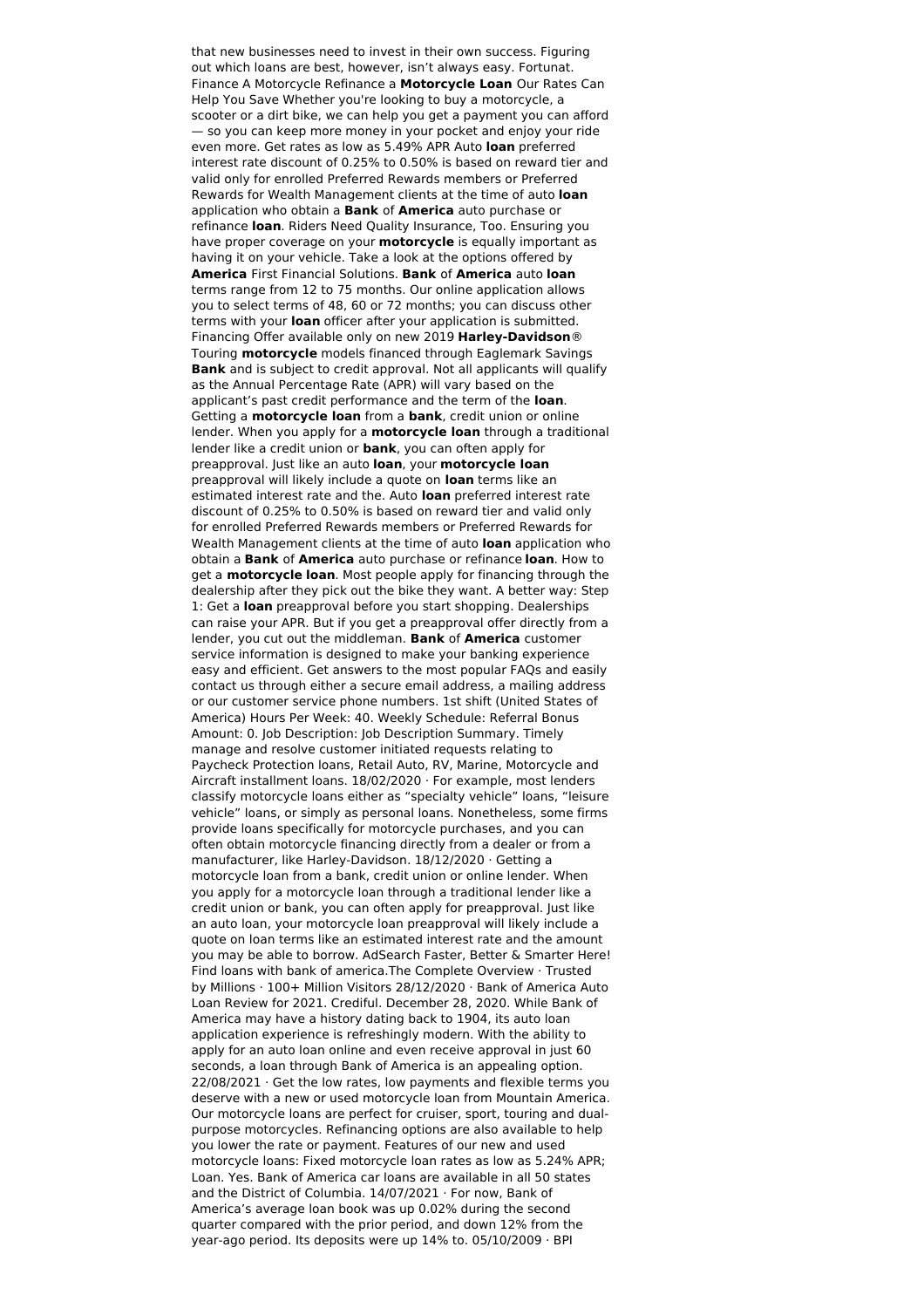Motorcycle Loan (aka. Ride your dream) Hi just want to share my experience with BPI motorcycle loan. Sa website nila nklagay na 10% downpayment and atleast 10,000 gross pay ka per month including other source of income. So I inquire for a honda cbr150. Bank of America car loans are available in all 50 states and the District of Columbia.You can apply for your auto loan online in just a few minutes. There's no fee to apply and most decisions are available in about 60 seconds. In cases where applications require a more detailed review, we'll send you an email when the decision is ready. 11/07/2018 · In that same period, Bank of America approved only 111. For most small business loans, Bank of America still requires small business owners to schedule a call or branch appointment to apply. If you prefer face-to-face banking relationships, this model might work for your small business. 08/10/2020 · Bank of America (BoA) is muscling into the payday loan business, minus the sky-high fees, as the pandemic continues to upend the financial landscape, according to. Financing for 60 month terms on Motorcycle loans requires financed amount of \$10,000 or greater and approved credit. Financing for 72-month terms on Motorcycle loans requires financed amount of \$15,000 or greater and approved credit. Maximum loan amounts apply and are subject to change without notice. Flexible terms up to 72 months for motorcycles; Great, low rates; Easy, fast approvals; Convenient payments options through Online Banking and payroll deduction; No pre-payment penalties; Refinancing options are available! VIEW RATES. 24/07/2019 · A motorcycle loan from a bank or credit union. Getting a motorcycle loan through a financial institution like a bank or credit union works much like getting a car loan. You apply for a loan (you can also apply to be preapproved, just like with a car loan), receive an offer, and sign a loan agreement if you agree to the terms of the loan. This loan amount is determined after you have made your down payment on your chosen vehicle. For example, if your new motorcycle costs a total of PHP35,000 and you have already made a down payment to the bank of 10% (PHP3,500), then your loan amount consists of the remaining PHP31,500 to be paid back in the succeeding months. 24/11/2020 · Bank of America will not finance vehicles that are: Older than 10 years; Have more than 125,000 miles; Valued at less than \$6,000; Used for commercial or business purposes; Salvaged, rebuilt or have branded titles; Motorcycles, recreational vehicles, boats or aircraft; Independent dealers outside of BofA's network aren't eligible for financing. We're now offering a Motorcycle Loan to our valued customers and borrowers with good records! Apply for a high-end Motorcycle Loan that suits your lifestyle with flexible payment terms and fast approval. You can use this loan for big bike brands such as: BMW; Ducati; Harley Davidson; Honda; Kawasaki; Suzuki; Yamaha; KTM; MV Agusta; 400cc and up models only. Our motorcycle loan rates start as low as 4.99% APR, and right now, enjoy a \$200 bonus when you refinance a vehicle loan of \$10,000 or more. Even better, we may also be able to lower your monthly payment and bulk up your potential share of our Profit Payout 3 . 17/05/2021 · A motorcycle can be a great way to get out on the open road, but many cost more than you could reasonably afford out-of-pocket. If this is the case, then a motorcycle loan can be helpful. While not every car loan lender covers motorcycles, it can be helpful to browse your loan options to see what kind of terms you can get when you apply. 25/09/2019 · You can use our motorcycle loan for the purchase of the following brands. Keep in mind that the brands below are subject to a minimum of 30% downpayment and maximum 36 months term. Brands. Acceptable models and price range. Minimum. Ad . 0.08%(1.78%)60 60 · · 30015 · "Make motorcycle financing a breeze with a motorcycle loan or financing from SunTrust through our national online lending division, LightStream. AdGigaPromo is the website to compare loans from bank. Search and save now!Full Offer · Compare Online · Simple Search · Large Selection Stay Afloat with Exclusive Offers from Bank of America Boat Loans! If you are looking for a reliable lender to help you purchase a new or already used boat, Bank of America will be a great solution. About Loan. The company offers up to \$150,000 to help you stay afloat. A loan modification may add any interest, escrow, fees, and expenses that are due into the remaining principal balance of your loan. Depending upon your type of loan, this may involve extending the term of your loan, lowering your interest rate, and/or deferring principal, as.  $27/09/2019 \cdot$  As the name suggests, a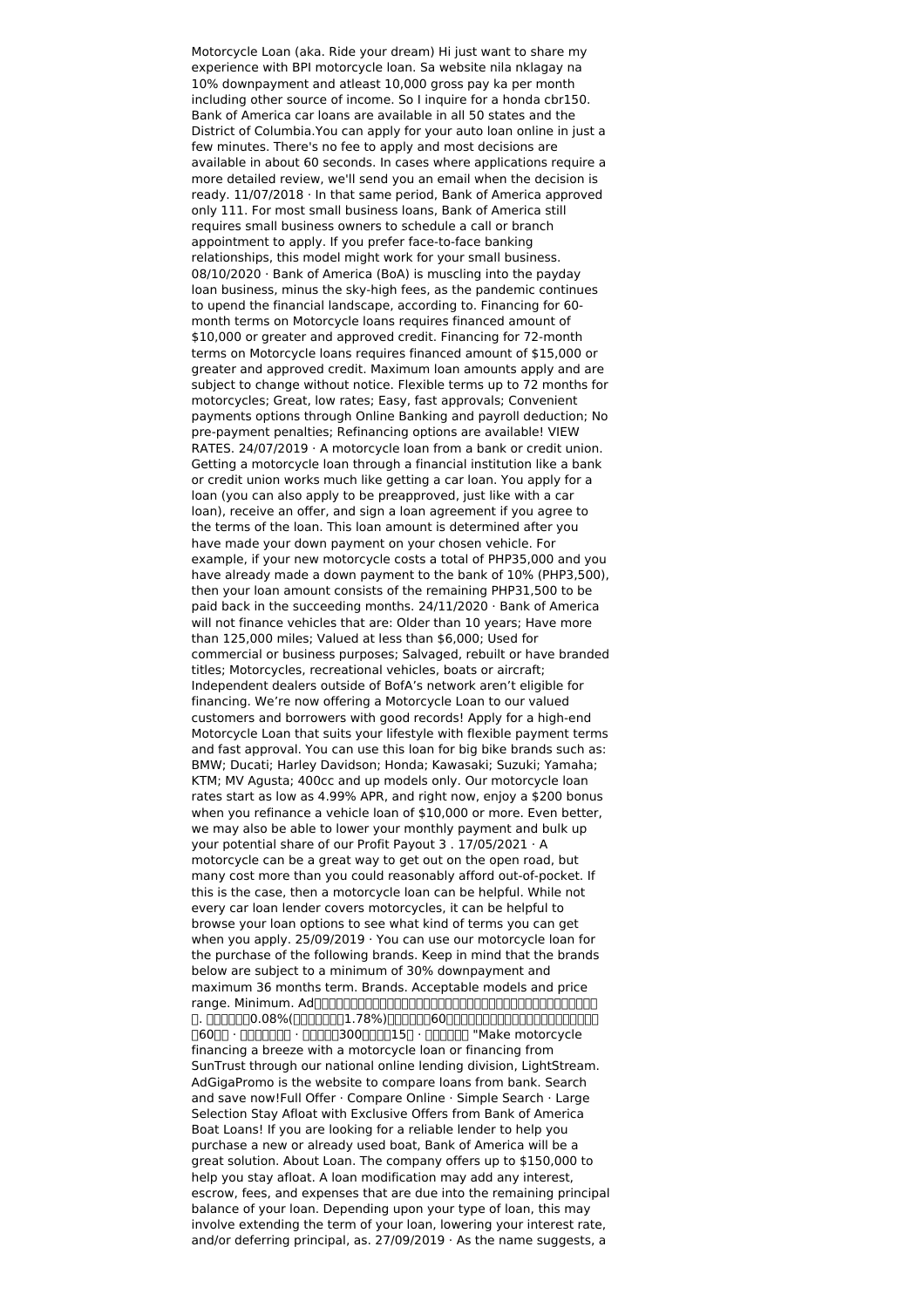motorcycle loan is a loan that you take out specifically to purchase a motorcycle. While it's possible to pay cash for your motorcycle, it is fairly common to get. October 25, 2020 • Auto. Are you thinking about applying for the Bank of America auto loan? While BofA does not disclose the minimum recommended credit score for an auto loan, it is believed to be around 580. Of course, it goes without saying, that the higher your credit score, the more likely you are to get approved and the better rate you. AdFind loans for a motorcycle safe and secure! Discover us now! · Multiple sources combined · Simple in use. If you are a participant in a State Address Confidentiality Program, please call Bank of America Auto Loans Customer Service at 844-892-6002 before submitting a request for financing. We will request verification of Program participation and related information at that time. 25/05/2021 · It offers low interest rates and allows you to borrow up to 125% of the motorcycle's purchase price, allowing you to take out extra money to cover. 15/07/2020 · If you're looking for a motorcycle, you could be spending anywhere from \$1,500 to \$55,000 or more. They can cost as much as a car and roughly involve the same process to buy. However, a motorcycle loan might be more difficult to find and could be more expensive with generally higher starting rates, around 5% APR. Don't be worried though. Used car (dealer): Example: A 5-year, fixed-rate used car loan for \$25,000 would have 60 monthly payments of \$445each, at an annual percentage rate (APR) of 2.59%. Refinance: Example: A 5-year, fixed-rate refinance loan for \$23,000 would have 60 monthly payments of \$418each, at an annual percentage rate (APR) of 3.39%. A checking account is the most basic personal finance tool. It's a place to keep your money safe and track how much you spend it. If you're watching your pennies and sticking to a budget, it doesn't make sense to pay for the privilege of ke. Starting a new loan is a very big decision. Comparing interest rates and deciding if monthly payments are affordable can make your head spin, but there are valuable resources that can help. A personal loan calculator is a (usually) free too. Purchasing a home is the arguably the biggest financial investment you'll ever make. You will be paying off the loan for years, so it's vital to get the best rate possible with a reputable lender to possibly save you thousands of dollars. T. Are you trying to get your business up and running, but funds are short? Or maybe you want to expand your current business but don't have the capital to do so. A commercial loan could be the answer to your situation. It's always wise to be. Visiting the local branch of a bank is a regular activity for millions of people, but have you ever stopped to think about what a bank actually does? Banks provide a variety of services. Beyond simple checking and savings accounts, banks ca. Whether you have just inherited money, are starting up a new business, have received a job promotion, have recently had a TEEN or any other major life change, you may want to consider opening one or multiple bank accounts. Before doing so. Debt can be scary, but it's also a fact of life when you run your own business. Small loans provide the capital that new businesses need to invest in their own success. Figuring out which loans are best, however, isn't always easy. Fortunat. Most individuals and businesses today have some type of banking account. Having a trusted financial service provider is important as it is a safe place to hold and withdraw earned income. There are other financial services that banks provid. To most people, the process of opening a bank account can be intimidating and tiresome. However, this doesn't have to be the case, especially if you are aware of the basic banking requirements and formalities. With advancement in technology. Bank of America does not currently offer unsecured personal loans. Our review offers alternative options for personal loans, including other online lenders. We believe everyone should be able to make financial decisions with confidence. And. Finance A Motorcycle Refinance a **Motorcycle Loan** Our Rates Can Help You Save Whether you're looking to buy a motorcycle, a scooter or a dirt bike, we can help you get a payment you can afford — so you can keep more money in your pocket and enjoy your ride even more. Get rates as low as 5.49% APR Financing Offer available only on new 2019 **Harley-Davidson**® Touring **motorcycle** models financed through Eaglemark Savings **Bank** and is subject to credit approval. Not all applicants will qualify as the Annual Percentage Rate (APR) will vary based on the applicant's past credit performance and the term of the **loan**. Auto **loan** preferred interest rate discount of 0.25% to 0.50% is based on reward tier and valid only for enrolled Preferred Rewards members or Preferred Rewards for Wealth Management clients at the time of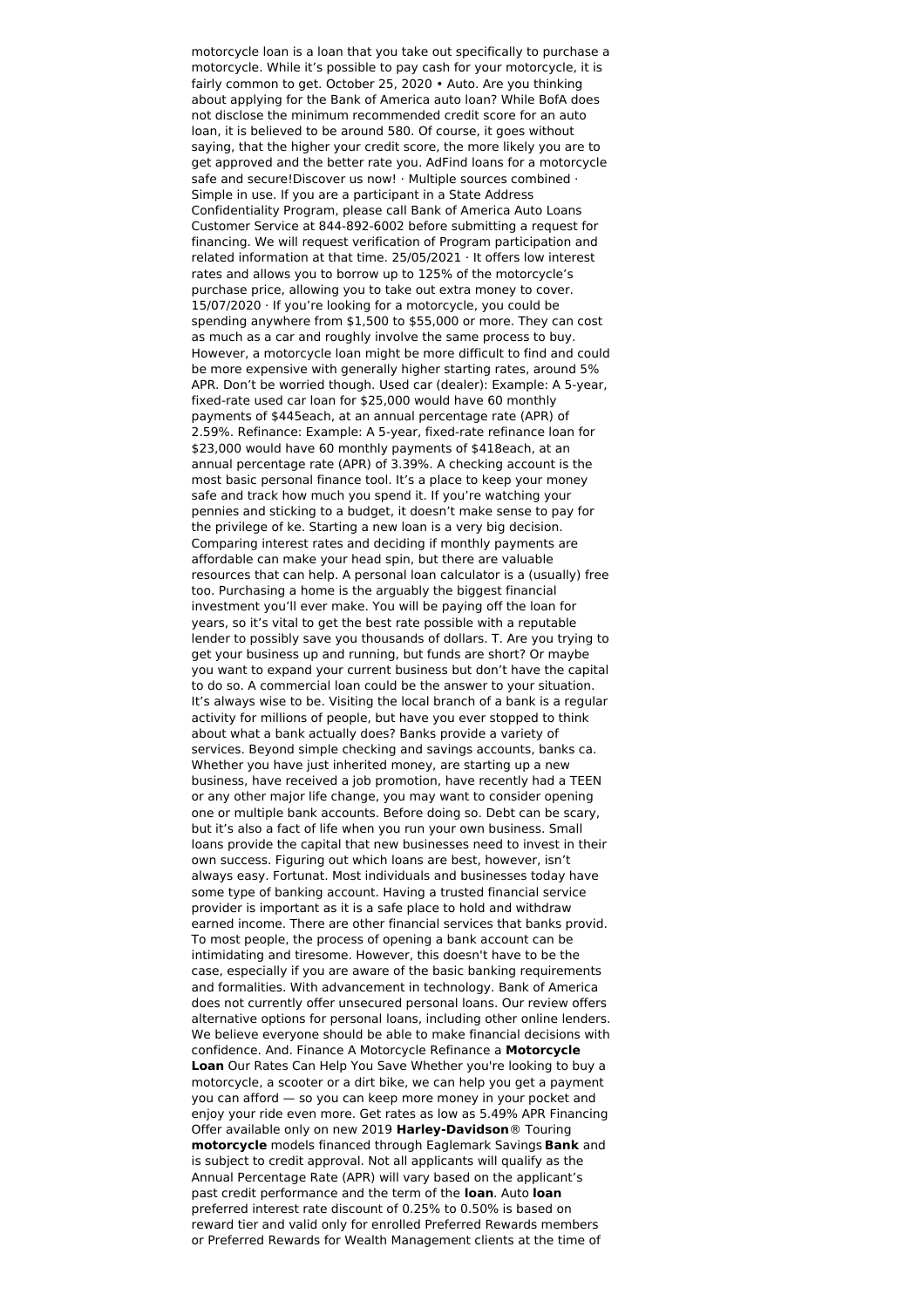auto **loan** application who obtain a **Bank** of **America** auto purchase or refinance **loan**. **Bank** of **America** customer service information is designed to make your banking experience easy and efficient. Get answers to the most popular FAQs and easily contact us through either a secure email address, a mailing address or our customer service phone numbers. Auto **loan** preferred interest rate discount of 0.25% to 0.50% is based on reward tier and valid only for enrolled Preferred Rewards members or Preferred Rewards for Wealth Management clients at the time of auto **loan** application who obtain a **Bank** of **America** auto purchase or refinance **loan**. Getting a **motorcycle loan** from a **bank**, credit union or online lender. When you apply for a **motorcycle loan** through a traditional lender like a credit union or **bank**, you can often apply for preapproval. Just like an auto **loan**, your **motorcycle loan** preapproval will likely include a quote on **loan** terms like an estimated interest rate and the. Riders Need Quality Insurance, Too. Ensuring you have proper coverage on your **motorcycle** is equally important as having it on your vehicle. Take a look at the options offered by **America** First Financial Solutions. How to get a **motorcycle loan**. Most people apply for financing through the dealership after they pick out the bike they want. A better way: Step 1: Get a **loan** preapproval before you start shopping. Dealerships can raise your APR. But if you get a preapproval offer directly from a lender, you cut out the middleman. **Bank** of **America** auto **loan** terms range from 12 to 75 months. Our online application allows you to select terms of 48, 60 or 72 months; you can discuss other terms with your **loan** officer after your application is submitted. 1st shift (United States of America) Hours Per Week: 40. Weekly Schedule: Referral Bonus Amount: 0. Job Description: Job Description Summary. Timely manage and resolve customer initiated requests relating to Paycheck Protection loans, Retail Auto, RV, Marine, Motorcycle and Aircraft installment loans. This loan amount is determined after you have made your down payment on your chosen vehicle. For example, if your new motorcycle costs a total of PHP35,000 and you have already made a down payment to the bank of 10% (PHP3,500), then your loan amount consists of the remaining PHP31,500 to be paid back in the succeeding months. No commercial boats. No boats used for commer. Supporting Documents. Your next boat loan has never been easier than with our online process. Here's how it works: Step 1: Getting started. Complete and submit your application online. Step 2: Receive a decision. Many applications will receive a decision within 60 seconds. 11/07/2018 · In that same period, Bank of America approved only 111. For most small business loans, Bank of America still requires small business owners to schedule a call or branch appointment to apply. If you prefer face-to-face banking relationships, this model might work for your small business. Bank of America car loans are available in all 50 states and the District of Columbia.You can apply for your auto loan online in just a few minutes. There's no fee to apply and most decisions are available in about 60 seconds. In cases where applications require a more detailed review, we'll send you an email when the decision is ready.  $22/08/2021 \cdot$  Get the low rates, low payments and flexible terms you deserve with a new or used motorcycle loan from Mountain America. Our motorcycle loans are perfect for cruiser, sport, touring and dualpurpose motorcycles. Refinancing options are also available to help you lower the rate or payment. Features of our new and used motorcycle loans: Fixed motorcycle loan rates as low as 5.24% APR; Loan. Our motorcycle loan rates start as low as 4.99% APR, and right now, enjoy a \$200 bonus when you refinance a vehicle loan of \$10,000 or more. Even better, we may also be able to lower your monthly payment and bulk up your potential share of our Profit Payout 3 . Here are the steps that we recommend you take before availing of CitySavings' motorcycle loan Step 1: Get a quote from the CitySavings motorcycle Sales Team. Choose your desired motorcycle - brand and model. Canvas selling price of your desired motorcycle. Choose your preferred down payment amount in accordance with our product feature. America First understands that it's more than an avocation for those who live to ride, whether they are on a custom roadster going cross-country or guiding a quick, agile motocross bike in the desert dunes. We make having the motorcycle you need, not want, a reality. Motorcycles + Scooters. Instant online approvals. Flexible rate & term options. 24/07/2019 · A motorcycle loan from a bank or credit union. Getting a motorcycle loan through a financial institution like a bank or credit union works much like getting a car loan. You apply for a loan (you can also apply to be preapproved, just like with a car loan), receive an offer,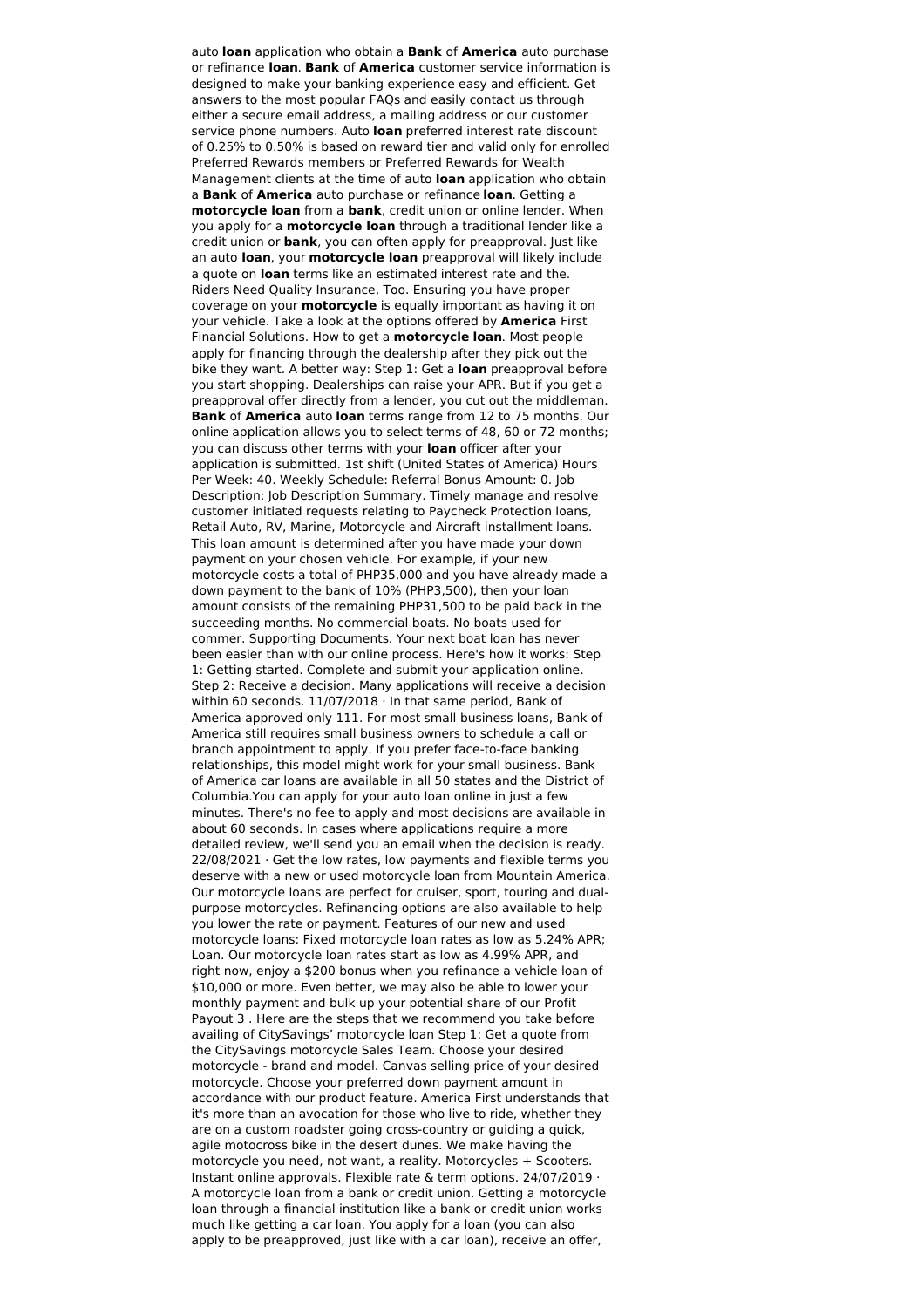and sign a loan agreement if you agree to the terms of the loan. 18/11/2019 · Additionally, those with poor credit may not qualify for a large amount, making personal loans best for inexpensive or used motorcycles. 7. CashUSA.com. START NOW ». Loans from \$500 to \$10,000. Receive a loan decision in minutes. Get funds directly to your bank account. Use the loan. AdGigaPromo is the website to compare loans from bank. Search and save now!Full Offer · Compare Online · Simple Search · Large Selection Bank of America Small business loans offers small business loans with terms ranging from 12 to 60 months. Having the option of longer terms allows borrowers to take on larger loan amounts while keeping monthly payments more affordable. However, the longer the term of your loan. Motorcycle Loans Burn Rubber Life's too short for four wheels and getting the ride of your dreams gets even better when you pair it with an affordable, hassle-free loan with us. 17/05/2021 · A motorcycle can be a great way to get out on the open road, but many cost more than you could reasonably afford out-of-pocket. If this is the case, then a motorcycle loan can be helpful. While not every car loan lender covers motorcycles, it can be helpful to browse your loan options to see what kind of terms you can get when you apply.  $15/07/2020 \cdot$  If you're looking for a motorcycle, you could be spending anywhere from \$1,500 to \$55,000 or more. They can cost as much as a car and roughly involve the same process to buy. However, a motorcycle loan might be more difficult to find and could be more expensive with generally higher starting rates, around 5% APR. Don't be worried though. 08/05/2020 · When applying for a motorcycle loan, you can go with an in-house loan, which is most likely an extension of the motorcycle dealership, or you can course it through a bank. Make sure you check both options first before making a decision, so you can choose the one with the lower interest rate. 4) Complete the requirements. No prepayment penalties. Simple loan application. Low fixed rates. A variety of terms available. 0.25% rate reduction for qualified customers1. 0.25% rate reduction when payments are automatically made from a Flagstar bank deposit account2. Find a branch. We look forward to helping you with your motorcycle financing. 18/12/2020 · Getting a motorcycle loan from a bank, credit union or online lender. When you apply for a motorcycle loan through a traditional lender like a credit union or bank, you can often apply for preapproval. Just like an auto loan, your motorcycle loan preapproval will likely include a quote on loan terms like an estimated interest rate and the amount you may be able to borrow. 05/10/2009 · BPI Motorcycle Loan (aka. Ride your dream) Hi just want to share my experience with BPI motorcycle loan. Sa website nila nklagay na 10% downpayment and atleast 10,000 gross pay ka per month including other source of income. So I inquire for a honda cbr150. Financing for 60-month terms on Motorcycle loans requires financed amount of \$10,000 or greater and approved credit. Financing for 72-month terms on Motorcycle loans requires financed amount of \$15,000 or greater and approved credit. Maximum loan amounts apply and are subject to change without notice. We're now offering a Motorcycle Loan to our valued customers and borrowers with good records! Apply for a high-end Motorcycle Loan that suits your lifestyle with flexible payment terms and fast approval. You can use this loan for big bike brands such as: BMW; Ducati; Harley Davidson; Honda; Kawasaki; Suzuki; Yamaha; KTM; MV Agusta; 400cc and up models only. "Make motorcycle financing a breeze with a motorcycle loan or financing from SunTrust through our national online lending division, LightStream. A loan modification may add any interest, escrow, fees, and expenses that are due into the remaining principal balance of your loan. Depending upon your type of loan, this may involve extending the term of your loan, lowering your interest rate, and/or deferring principal, as. Royal Bank of Canada in \$5.4 Billion U.S. Purchase. Investment Bank Costs Soar to 7-Year High, Led by JP Mogran. Bank of America, Suntrust Home Mortgage Rate Deals Yesterday Jan 21, 2015. Deutsche Bank AG (USA) Update The Price Target. To most people, the process of opening a bank account can be intimidating and tiresome. However, this doesn't have to be the case, especially if you are aware of the basic banking requirements and formalities. With advancement in technology. Are you trying to get your business up and running, but funds are short? Or maybe you want to expand your current business but don't have the capital to do so. A commercial loan could be the answer to your situation. It's always wise to be. Most individuals and businesses today have some type of banking account. Having a trusted financial service provider is important as it is a safe place to hold and withdraw